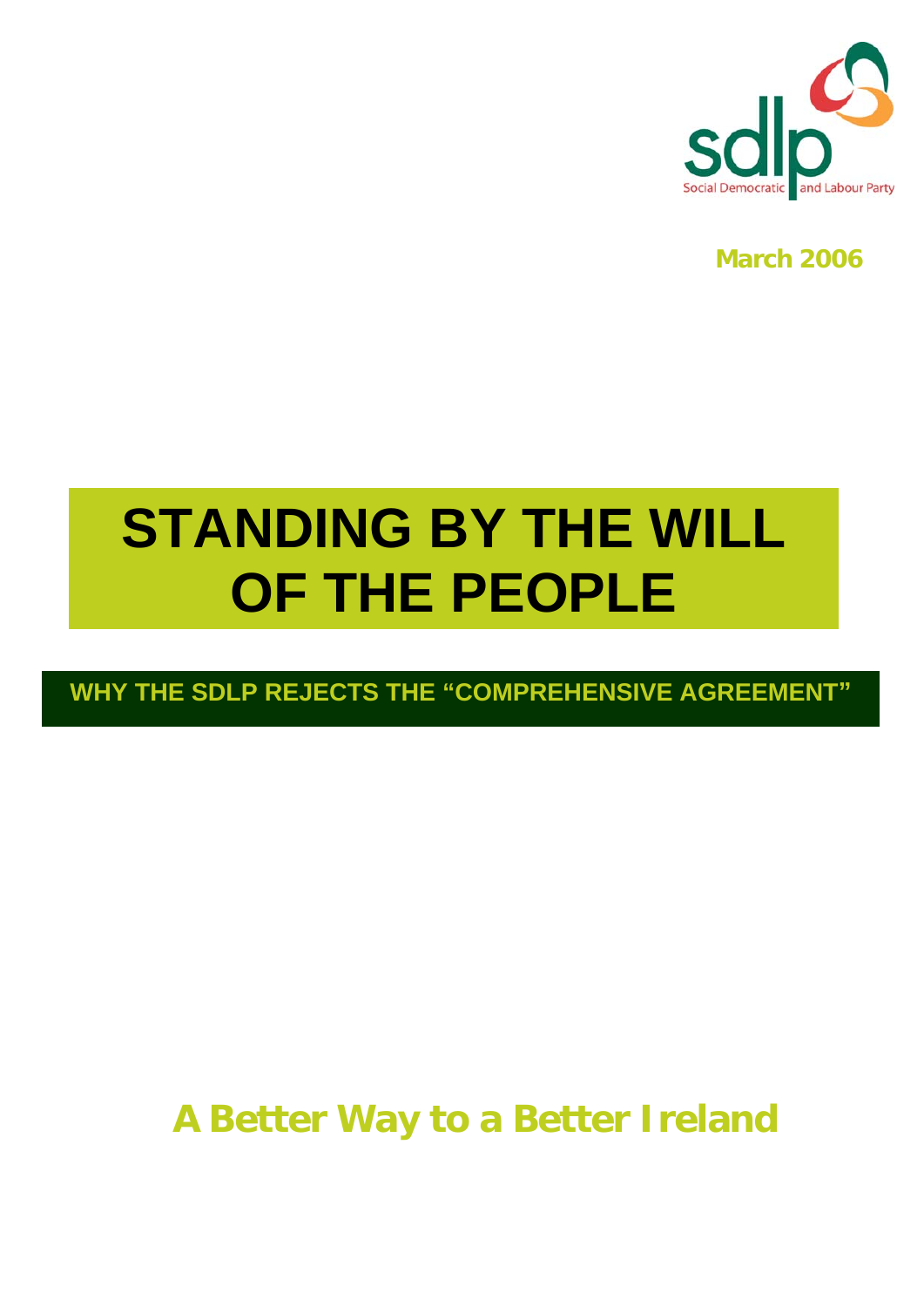#### **INTRODUCTION**

On 8 December 2004 the two Governments published a document "*Proposals by the British and Irish Governments for a Comprehensive Agreement."* 

Its first page states –

*"The documents presented here constitute the proposed agreement which the British and Irish Government sent to Sinn Féin and the DUP."* 

The SDLP was only given sight of the so-called Comprehensive Agreement at 10 am on 8 December – by which stage it had already been given to the press.

The DUP in response stated that "*this has been a truly remarkable achievement by the DUP* … *We have made massive progress and delivered what we believe to be a fair deal for the people of Northern Ireland*." (Peter Robinson, 10 December 2004).

Sinn Fein also signed up to the so-called Comprehensive Agreement's provisions on institutional matters. In a letter to the Taoiseach dated 7 December 2004 Gerry Adams wrote: "*I can confirm to you that I believe Sinn Féin can say yes to the political package contained in the proposals of the two governments*." On 20 December he added that it was "*a remarkable achievement".* 

However, the SDLP cannot give its support to a number of the provisions of the socalled Comprehensive Agreement on institutional matters because they, for example:

- $\triangleright$  give the DUP new vetoes over the appointment of nationalist ministers and their decisions;
- $\triangleright$  risk creating deadlock in government;
- $\triangleright$  undermine the executive authority of ministers;
- $\triangleright$  threaten the SDLP with automatic exclusion:
- $\triangleright$  deny the SDLP the equal place in the Executive promised by the Good Friday Agreement;
- ¾ fail to provide for a single extra area of North South cooperation or implementation;
- ¾ leave the DUP's commitment to cooperate on North South in profound doubt; and
- $\triangleright$  undermine the workability of the North South agenda.

Worse, these changes were to be provided for in new British legislation at Westminster – at which point the DUP, who have negotiated over 100 side deals with the British Government, would have got further changes.

Meanwhile, during the review the SDLP put forward positive proposals for collectivity, accountability and efficiency, as well as for North South. The DUP were allowed to ignore them.

The Good Friday Agreement was approved by the people of Ireland, North and South, nationalist and unionist, in 1998. For the reasons outlined in this document, we believe that the so-called Comprehensive Agreement undermines the Good Friday Agreement's fundamentals and the will of the Irish people.

#### *We call on the Governments and all parties – especially those who negotiated the Comprehensive Agreement, the DUP and Sinn Fein - to return to the Good Friday Agreement and safeguard its provisions. We believe that any issues*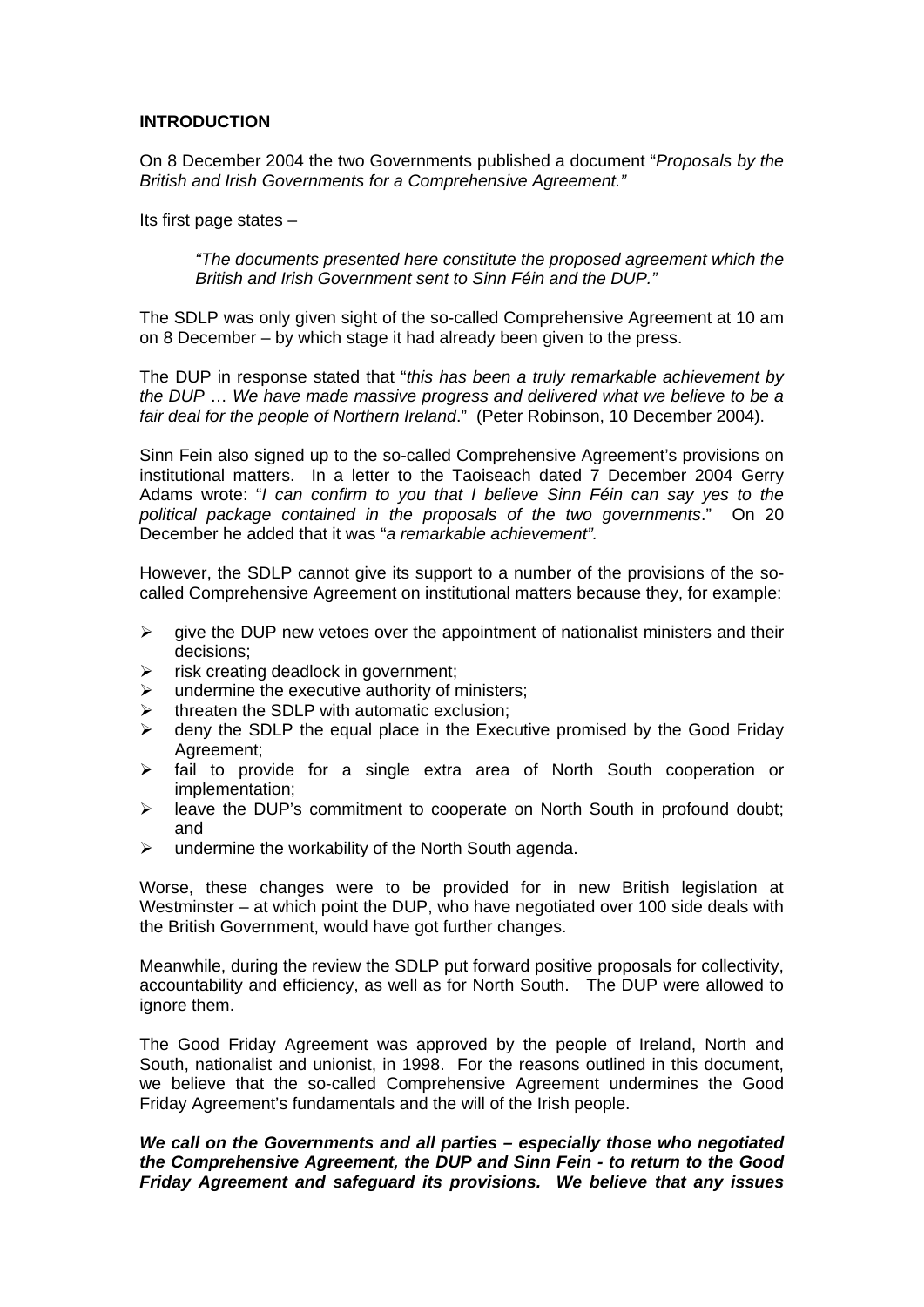*that need to be addressed can be done once we have restoration. They should not be allowed to become preconditions for restoration.* 

## *1. The Comprehensive Agreement was accompanied by over 100 secret understandings, side deals and side letters given to the DUP*

On 10 December, two days after the so-called Comprehensive Agreement was published, Peter Robinson stated in a widely covered press release that:

*"The Comprehensive Agreement is merely the core of the proposals which we have accepted but is also augmented by over a hundred clarificatory answers, notes and letters."*

Alarmed by this, the SDLP demanded publication of these side letters, notes and answers at a meeting with the two Governments on 15 December. We made this demand public in a press release issued on the same day. But the British Government has kept them secret to this day.

Not alarmed it seems by any of this, Gerry Adams still maintained in an article in the Irish News on 20 December that the Comprehensive Agreement was "*a remarkable achievement*."

*The SDLP calls on the British Government to publish these side deals, notes and answers.* 

*We also call on Sinn Fein to clarify whether they are in receipt of these and in agreement with them.*

## *2. The review leading to the Comprehensive Agreement was aborted*

Changes to the Good Friday Agreement (GFA) can only be made by a review. On 8 December the Taoiseach stated that the review had concluded. In fact, as the first page of the so-called Comprehensive Agreement (CA) made clear, there had never been consultation with all parties on the Government's proposals.

*The review was aborted. It never concluded and therefore the Comprehensive Agreement should not have any status*.

## *3. The Comprehensive Agreement provides for a Shadow Assembly*

*The SDLP is concerned that the Comprehensive Agreement, agreed by the DUP and Sinn Féin, provides for a Shadow Assembly.* 

The Comprehensive Agreement states that:

"*To allow the parties to prepare adequately for the re-establishment of the political institutions, the British Government will also introduce legislation in December to allow the formation of a shadow Assembly*."[1](#page-2-0)

Paragraph 6 of the statement of the two Governments in the Comprehensive Agreement.

<span id="page-2-0"></span>-1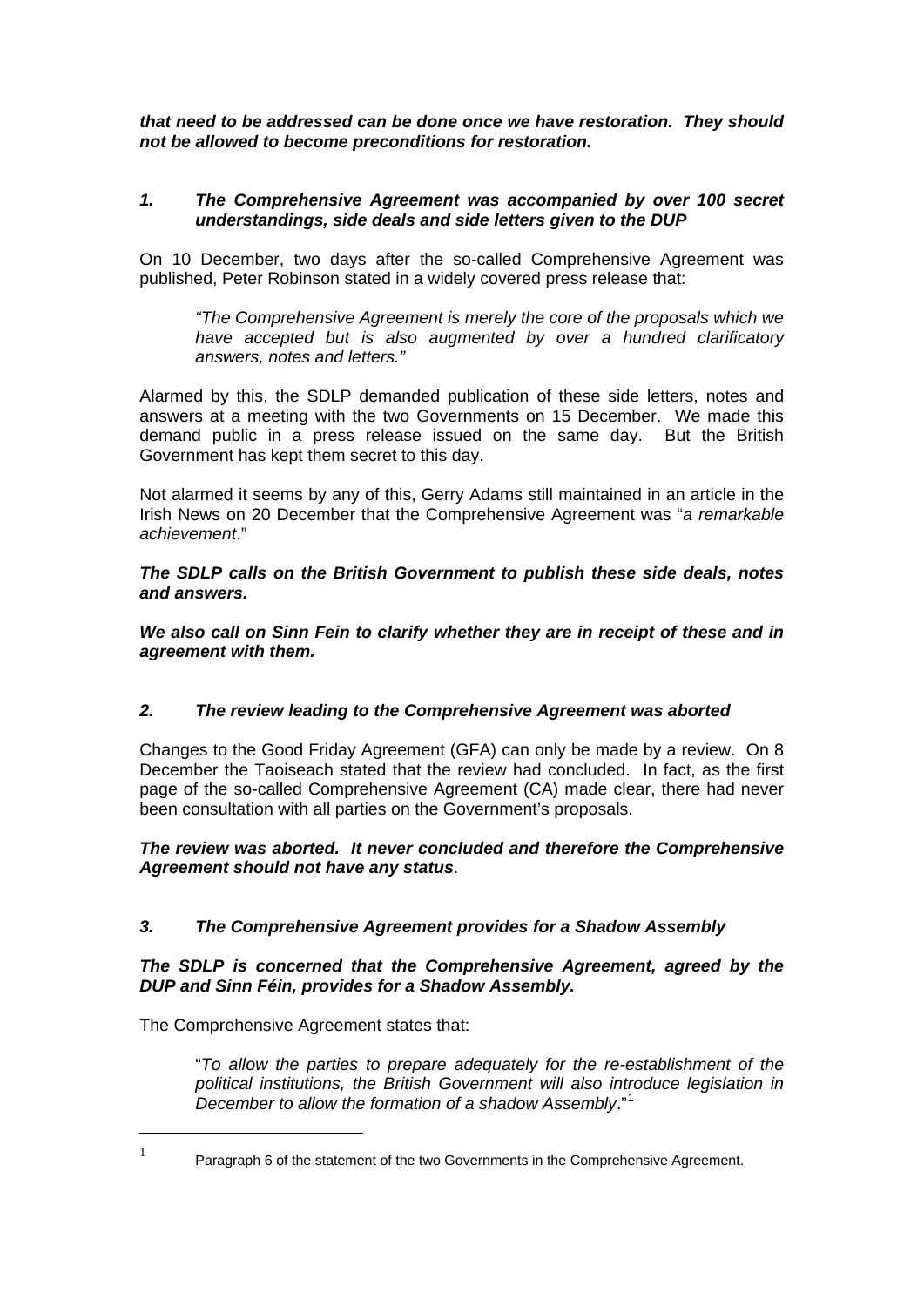The Comprehensive Agreement sets out deadlines as follows:

| "December (2004) | Emergency legislation to enable a Shadow Assembly. |
|------------------|----------------------------------------------------|
| "January (2005)  | Shadow Assembly established.                       |
| "February (2005) | Suspension lifted.                                 |
| "March (2005)    | FMDFM and Executive confirmed." <sup>2</sup>       |

But the DUP statement in the Comprehensive Agreement – which was approved by the two Governments - only committed that party to sit in the Executive with all other parties -

"*following confirmation in reports from the IMC and the IICD that IRA paramilitary activity of all kinds has ended*."

Therefore, until the DUP were satisfied on this, the Shadow Assembly would have continued. Had the Comprehensive Agreement been implemented following IRA decommissioning last September, we would it seems still have a Shadow Assembly now, because the DUP would not be satisfied with January's IMC report or with the last IICD report.

*The fact is that the Comprehensive Agreement would have left us with a Shadow Assembly for as long as the DUP liked.[3](#page-3-1)*

## *4. The Comprehensive Agreement provides for government by mandarins*

**The Comprehensive Agreement also provides for government by mandarins, that is to say permanent secretaries.** 

As already stated, the timetable in the Comprehensive Agreement states as follows:

"December (2004) Emergency legislation to enable a Shadow Assembly.

January (2005) Shadow Assembly established.

"February (2005) Suspension lifted.

"March (2005) FMDFM and Executive confirmed."[4](#page-3-2)

The DUP confirmed to the SDLP that they had an understanding with the British Government – perhaps one of the over a hundred that they had – that the law establishing the Shadow Assembly would also provide that in the period between the lifting of suspension and the confirmation of FM/DFM and the Executive, government would be by civil service mandarins.

 $\frac{1}{2}$  $\frac{2}{3}$  Annex A, CA.

<span id="page-3-2"></span><span id="page-3-1"></span><span id="page-3-0"></span> $\frac{3}{4}$  See, however, point 4 below on government by mandarins.

Annex A, CA.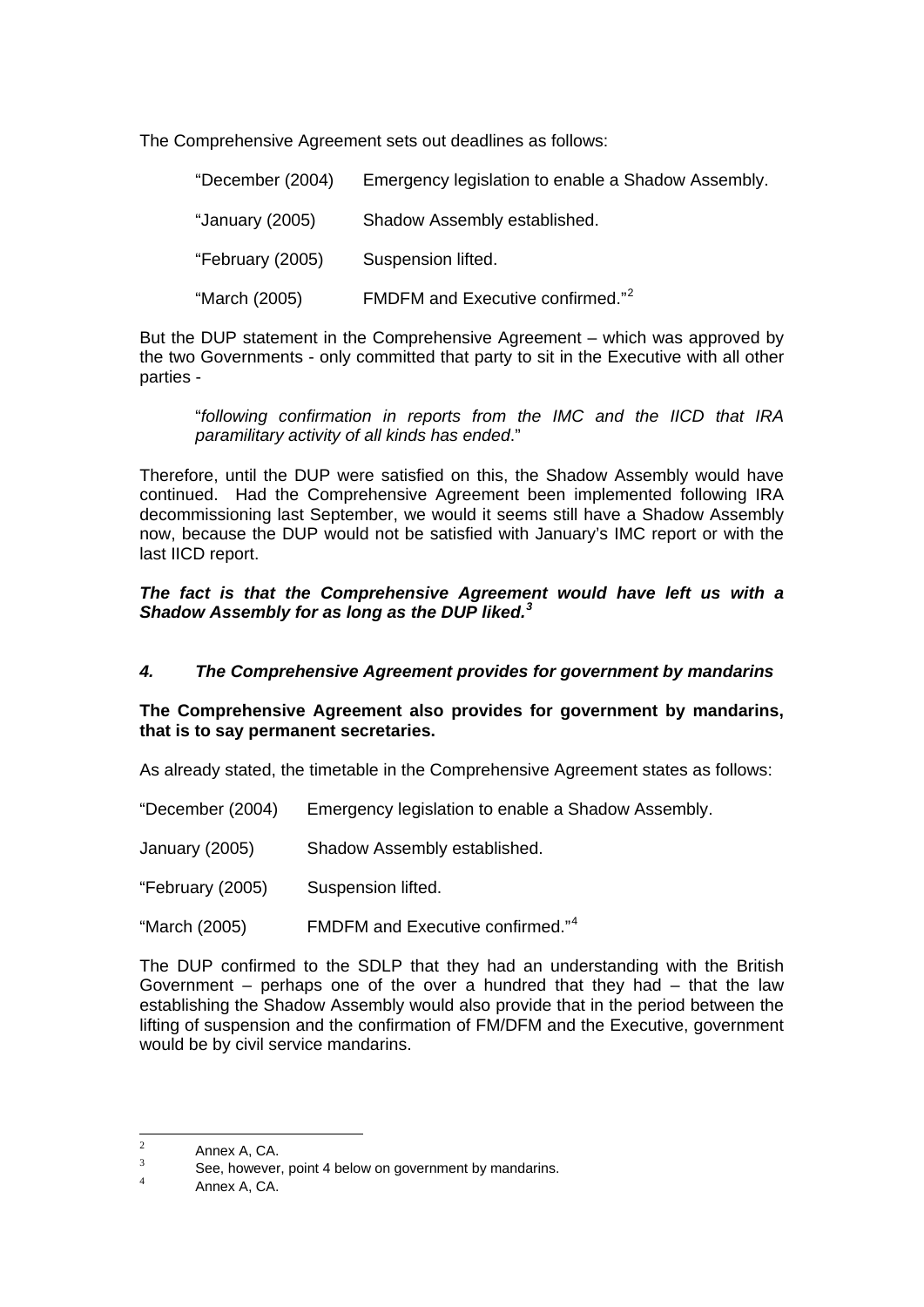Again, the DUP in their statement – approved by the Governments – in the Comprehensive Agreement only committed to sit in the Executive with all other parties -

"*following confirmation in reports from the IMC and the IICD that IRA paramilitary activity of all kinds has ended*."

Therefore, if the British Government went ahead and lifted suspension as they planned, we would have been left with indefinite government by civil service mandarins until the DUP agreed to form the Executive – because the DUP are not satisfied with either the IMC or IICD reports.

*Therefore, the Comprehensive Agreement threatens indefinite government by civil service mandarins.* 

#### *5. The Comprehensive Agreement allows the DUP vetoes on nationalist decisions and threatens gridlock*

Annex B, Strand 1, paragraphs 3 and 7 provide for -

- $\triangleright$  a legal duty to follow the ministerial code, and
- ¾ a power to be put in that code that ministers' decisions could be vetoed if they do not have cross-community support.

Therefore under the Comprehensive Agreement, a minister cannot proceed with a decision if a majority of unionist or nationalist ministers objects to it.

This is contrary to the GFA. That is clear from:

¾ Paragraph 24 of the Good Friday Agreement which states that:

*"Ministers will have full executive authority in their respective areas of responsibility, within any broad programme agreed by the Executive Committee and endorsed by the Assembly a whole."* 

 $\triangleright$  The wording of paragraph 3 of the Comprehensive Agreement itself which expressly provides that the new legal duty on ministers, including on cross community voting, is -

*"notwithstanding their executive authority in their areas of responsibility as defined in the Agreement."*

#### *Why does this matter?*

Under the GFA, the following could be vetoed in the Assembly if it did not have cross-community support:

- $\triangleright$  legislation:
- $\triangleright$  budgets; and
- $\triangleright$  the Programme for Government.

That is appropriate since these are all vital matters.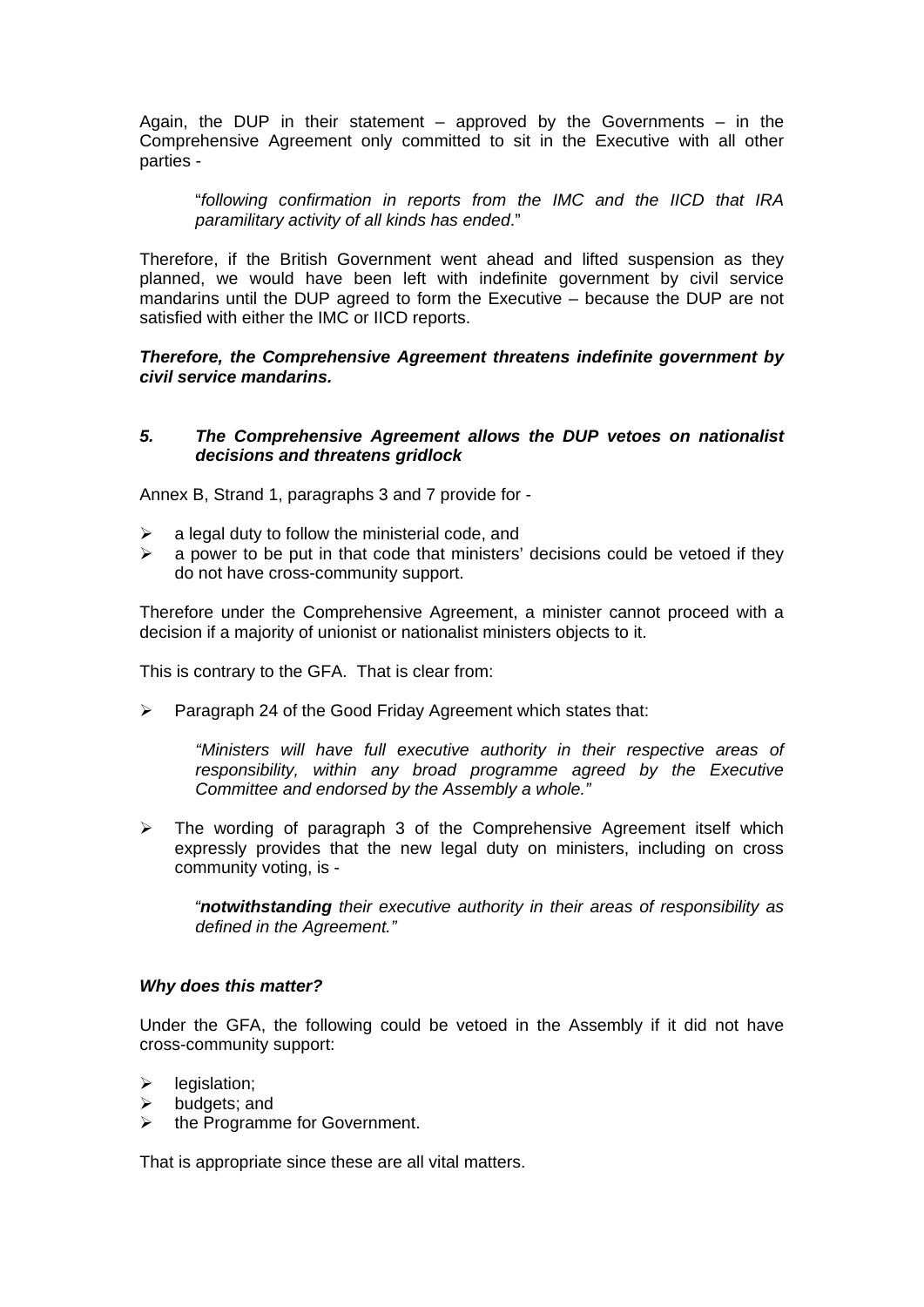But going further and allowing ordinary decisions of ministers at the executive to be vetoed –

- ¾ **risks gridlock. For example, it could mean that no decision is taken because each side vetoes the other.** Just think what would have happened over maternity services in Belfast if these veto powers existed when that controversy arose. The DUP could have vetoed SF plans for maternity services to be at the Royal - and SF could have vetoed DUP plans for maternity services at City Hospital. The result? Gridlock and bad government.
- ¾ opens up the possibility of **endless tit for tat vetoes;**
- ¾ **disproportionately advantages the DUP** since they are likely to have most ministers. Also, the DUP have shown their like of veto powers and will not hesitate to use them to undermine the decisions of nationalist minister and uphold the status quo.

#### *But was there not a requirement of cross-community voting in the ministerial code?*

Yes. But that code was not legally binding. If a minister breached the old ministerial code, the Assembly could vote to exclude him. Or under changes introduced by the Governments, which the SDLP disagreed with, the matter could be brought to the IMC.

These were things which could only be used sparingly. By contrast these new veto powers could be used day in day out.

## *6. The Comprehensive Agreement allows SF and DUP to erode the authority of other parties in government*

The Comprehensive Agreement provides that the Executive will be a forum for:

*"agreement on any issue… which the First Minister and Deputy First Minister agree should be brought to the Executive."[5](#page-5-0)*

The Good Friday Agreement lists areas where the Executive has competence – for example where a matter is cross cutting – that is to say it affects more than one Department. But paragraph 4 of the Comprehensive Agreement goes way beyond this and allows the First Minister and Deputy First Minister to require *any* matter to have Executive approval.

In this way, a DUP First Minister and SF Deputy First Minister together could undermine the authority of any other minister – thereby undermining power-sharing. Gerry Adams has made clear that this proposal – which could be used to oppress smaller parties in government and undermine true power sharing - was made by Sinn  $F$ éin.<sup>[6](#page-5-1)</sup>

<span id="page-5-0"></span><sup>-&</sup>lt;br>5  $\frac{5}{6}$  Paragraph 4 of Annex B, Strand 1.

<span id="page-5-1"></span>"This change, proposed by Sinn Fein, allows the First and Deputy First Minister, by agreement between them, to review a ministerial decision in the Executive." Gerry Adams, Irish News, 20 December 2004.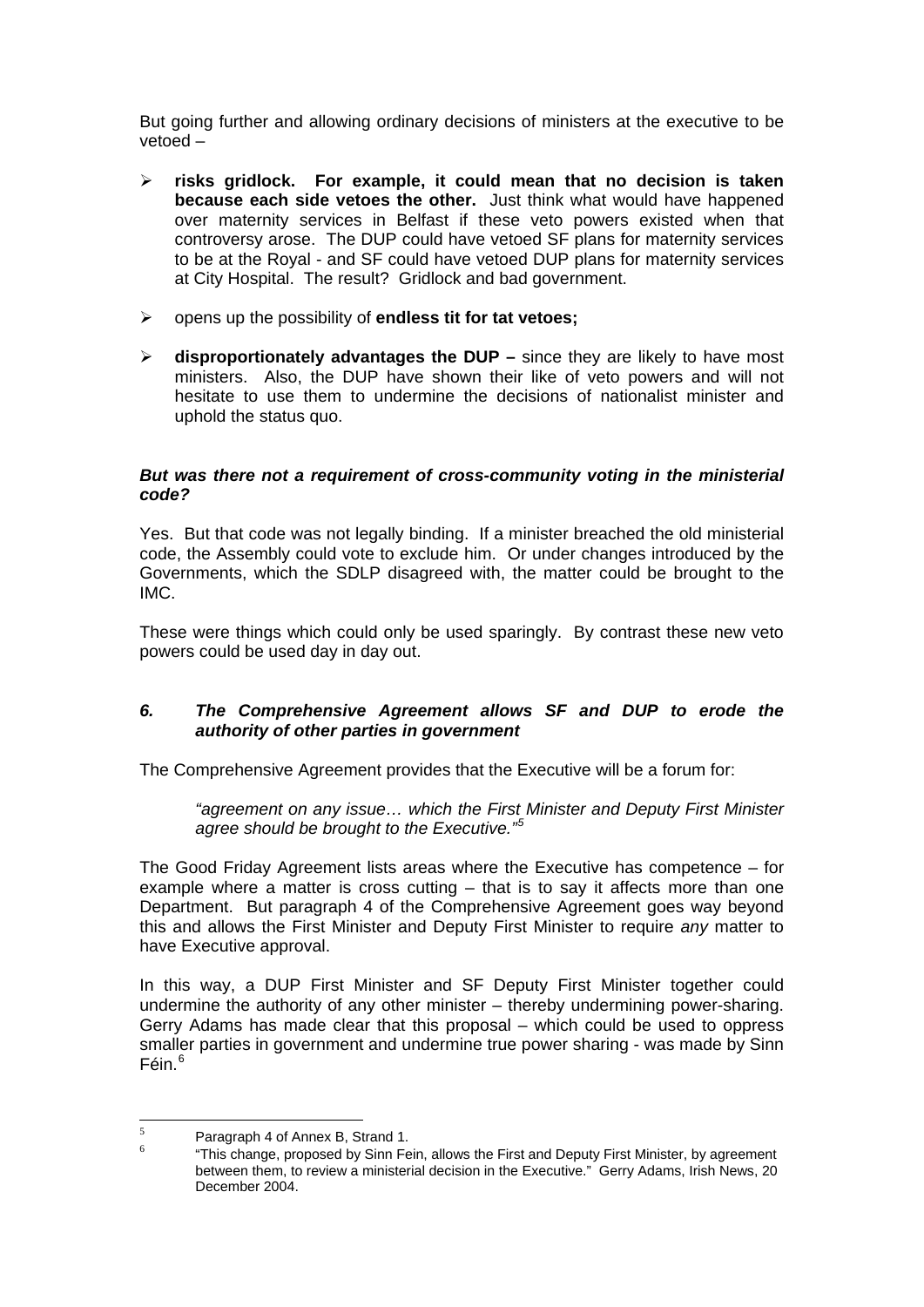*The SDLP demands the equal place in government promised by the Good Friday Agreement – not the second class status threatened by the Comprehensive Agreement.* 

## *7. The Assembly referral system could lead to gridlock and disproportionately favours the DUP*

The Comprehensive Agreement means that if any 30 Assembly members sign a petition, a matter has to be referred back to the Executive for decision, provided that the Presiding Officer (i.e. the Speaker), certifies that it is a matter of public importance.<sup>[7](#page-6-0)</sup>

The SDLP has a number of concerns regarding this procedure:

- $\triangleright$  it appears that the minister cannot proceed with the decision in the interim. But **some decisions need to be taken urgently** – (eg on Foot and Mouth). This is all the more important since it may be some time before an Executive meeting to consider the decision can be arranged;
- $\triangleright$  the Presiding Officer is obliged to determine whether the Assembly petition is on an issue of public importance. **As the previous Presiding Officer has made clear, this leaves him in an invidious position;**
- ¾ **it disproportionately advantages the DUP** who will be the only party to get 30 signatures alone;
- $\triangleright$  it is unclear whether the minister's decision would be vetoed automatically if it were outside the Executive's remit.

## *8. Abolition of joint election of First Minister and Deputy First Minister*

Under the Good Friday Agreement, the First Minister and Deputy First Minister were elected together jointly by a majority of nationalists and a majority of unionists, as well as a majority overall in the Assembly.

The Comprehensive Agreement makes clear that the joint election will be abolished. This is because the DUP do not want to have to vote a Sinn Fein Deputy First Minister into office.<sup>[8](#page-6-1)</sup>

The SDLP has a number of objections:

- first, if the First Minister and Deputy First Minister cannot be elected together, it **does not augur well for how they will work together** thereafter;
- second, the joint leadership was important symbolically to signify sharing. **The abolition of the joint election undermines sharing – at a time when sharing was never more important;**
- third, **the rot will not stop there.** Peter Robinson has admitted that it is not just the joint election that the DUP has problems with – it is also joint questions and joint appearances. In other words, the DUP plans

<span id="page-6-0"></span><sup>–&</sup>lt;br>7 Paragraph 6 of Annex B, Strand 1, CA.

<span id="page-6-1"></span>Paragraph 9, Annex B, Strand 1, CA.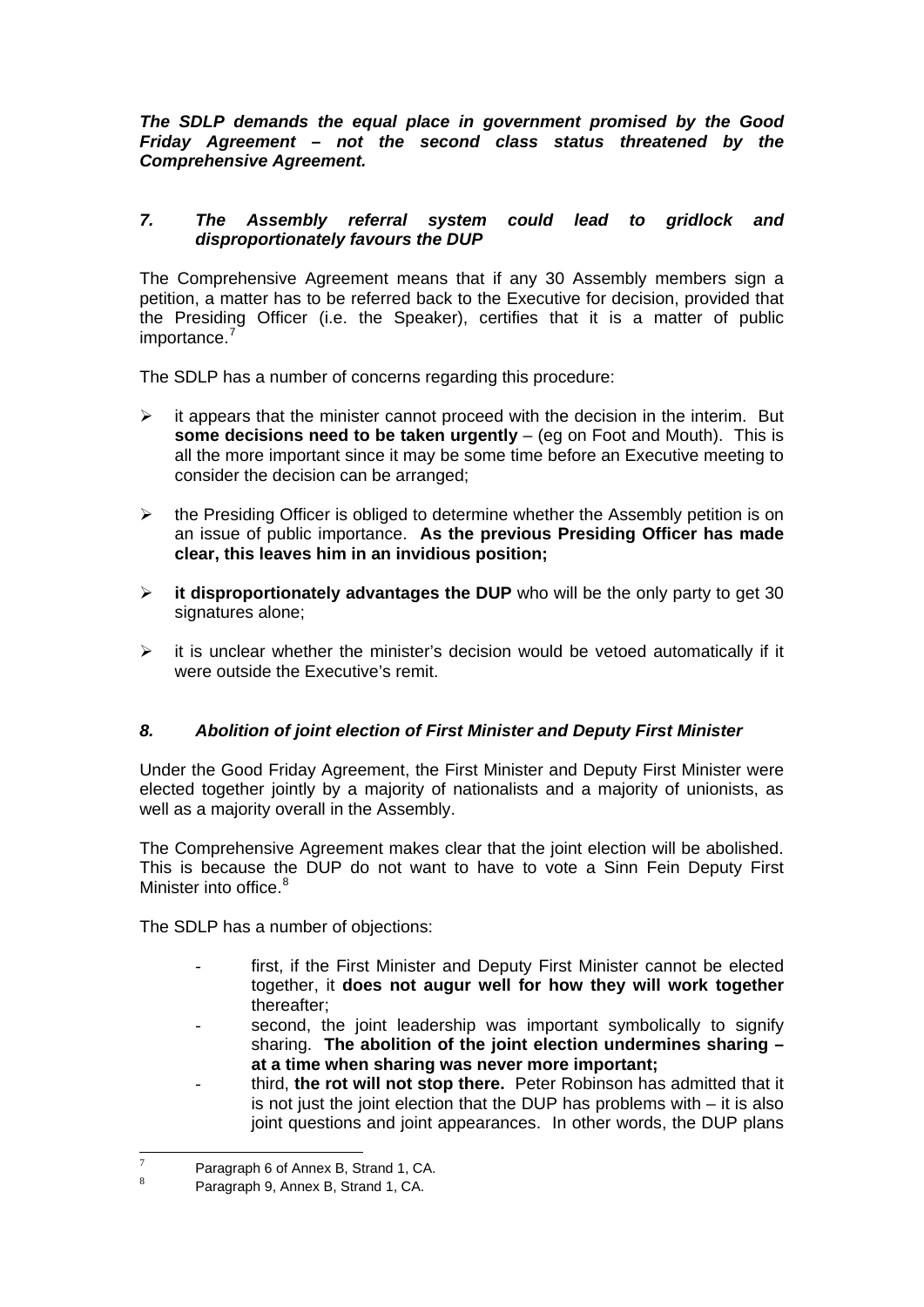to undermine the joint leadership envisaged by the GFA. Such an approach should be challenged, not indulged.

## *9. The Comprehensive Agreement undermines inclusion and provides for a SF/DUP voluntary coalition*

At the heart of the inclusion provisions of the Good Friday Agreement are respect for mandate and respect for difference.

That's why under the GFA, all parties were entitled to take their seats in government in accordance with their electoral mandate alone once they had taken the pledge of office.

So, for example, the DUP and Sinn Fein were both able to take their seats despite not having voted in favour of Seamus Mallon and David Trimble when elected First Minister and Deputy First Minister.<sup>[9](#page-7-0)</sup>

The Comprehensive Agreement undermines this.<sup>[10](#page-7-1)</sup> It requires the new Executive to be voted in by the Assembly by a majority of nationalists, a majority of unionists and a majority overall. The only reason for this vote is to act as a substitute for the joint election of the First Minister and Deputy First Minister.

When we questioned this, we were told that it was reasonable to require parties in government to vote in favour of the heads of the government. But that is not the hallmark of inclusive government. It is in fact the hallmark of voluntary coalition. And that is what the Comprehensive Agreement in fact provides for.

This is because the Comprehensive Agreement also provides that any party that does not vote in favour will see its ministers *automatically excluded* from office.[11](#page-7-2) This is totally contrary to the Agreement. It means that even if a party abstains, for example:

- as a protest to the abolition of the joint election of the First Minister or Deputy First Minister;
- because it does not want to be complicit in wider changes to the Agreement; or
- because it does not have confidence in SF and the DUP as First Minister and Deputy First Minister

then that party will automatically be excluded. For that reason, the SDLP will be automatically excluded – and other parties that may adopt a similar stance will also be excluded.

## *Therefore, what is really being provided for is a voluntary coalition.*

<span id="page-7-0"></span><sup>-&</sup>lt;br>9 They did not even have to support the Agreement or the policing arrangements.<br>
Paragraph 9, Annex B, Strand 1, CA.<br>
<sup>11</sup> Paragraph 9, Annex B, Strand 1, CA.

<span id="page-7-1"></span>

<span id="page-7-2"></span>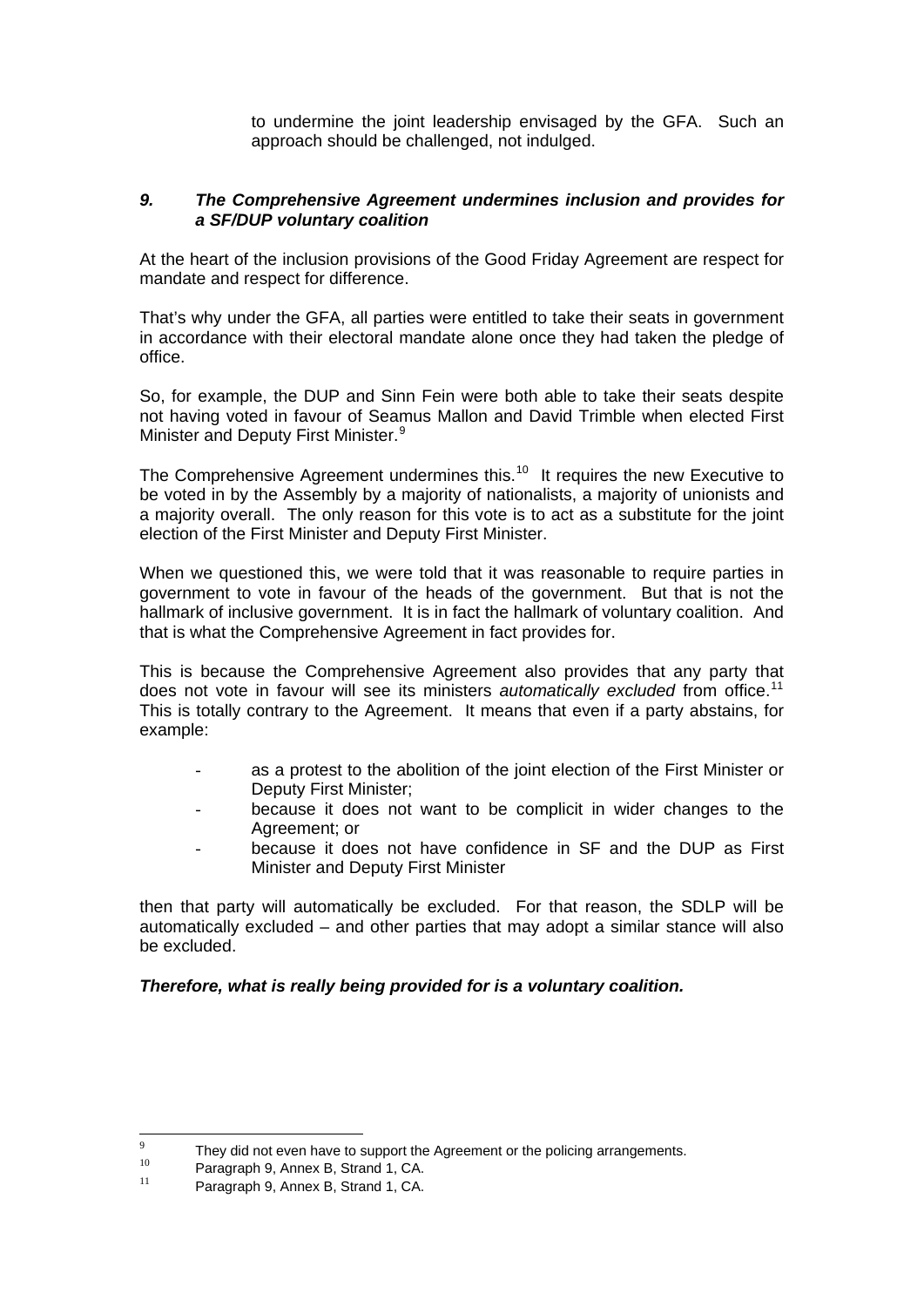## *10. The Comprehensive Agreement provides a veto on who nationalist ministers can be*

The introduction of the Executive Declaration in the Comprehensive Agreement also allows for the DUP to veto who nationalist ministers can be.<sup>[12](#page-8-0)</sup>

If the DUP do not like the fact that a nationalist minister got a sensitive portfolio like education or justice, it could refuse to vote in favour of the Executive as a whole. There would then have to be fresh Assembly elections – which might suit the DUP very well.

## *11. Undermining North/South*

#### **The SDLP is concerned that the DUP will use their new vetoes to target North South in particular.**

But the damage to North South does not stop there. The DUP have also been able to undermine North South in the following ways:

- *First***, the CA does not provide for a single extra area for North South cooperation and implementation**. Given that the DUP refused to participate in the North South Ministerial Council, the SDLP believes that they should have to agree to new areas upfront. We were the only party in the negotiations to adopt this stance. *We urge both Governments to push for the implementation of our policy document "North South Makes Sense."*
- *Second***, the CA provides for a review of North South**. [13](#page-8-1) If it recommends a contraction of North South, the DUP will bank that. If it recommends an expansion, there is no guarantee that the DUP will honour that.
- *Third***, the CA does not effectively tackle the ability of unionist ministers to obstruct the work of the North South Ministerial Council**. The GFA provides for cross-community involvement in the NSMC. That means that a nationalist minister and a unionist minister must always attend NSMC meetings. However, where a unionist minister refuses to accompany a nationalist minister with departmental responsibility for the matter being discussed at the NSMC, we do not believe that the nationalist minister should be prevented from doing business in the NSMC. This is because under the Good Friday Agreement the unionist accompanying minister has the right to be *involved* NSMC meetings – not the right to *obstruct* them.[14](#page-8-2)
- *Fourth***, reserved and excepted matters (such as Sellafield and roaming charges) cannot be discussed at the NSMC without the consent of the**  Assembly.<sup>[15](#page-8-3)</sup> So for example, if the NSMC wants to discuss roaming charges over the Summer recess, it has to recall the Assembly first. This is totally unnecessary and will make it harder for the NSMC to do its work properly.<sup>[16](#page-8-4)</sup>

 $12$ 

<span id="page-8-4"></span><span id="page-8-3"></span><span id="page-8-2"></span>

<span id="page-8-1"></span><span id="page-8-0"></span>Paragraph 9, Annex B, Strand 1, CA.<br>
Para 6, Strand 2, Annex B, CA.<br>
Para 30, Strand 1, GFA. See also para 2 GFA.<br>
Para 4, Strand 2, Annex B, CA.<br>
This proposal was made by the Irish Government to deal with a concern rais Jeffrey Donaldson with the Irish Attorney General and Minister for Justice that paragraph 6 of Strand Two GFA was not implemented by the Northern Ireland Act, 1998. The SDLP pointed out to the Minister for Justice at Leeds Castle that, in fact, paragraph 6 was *explicitly*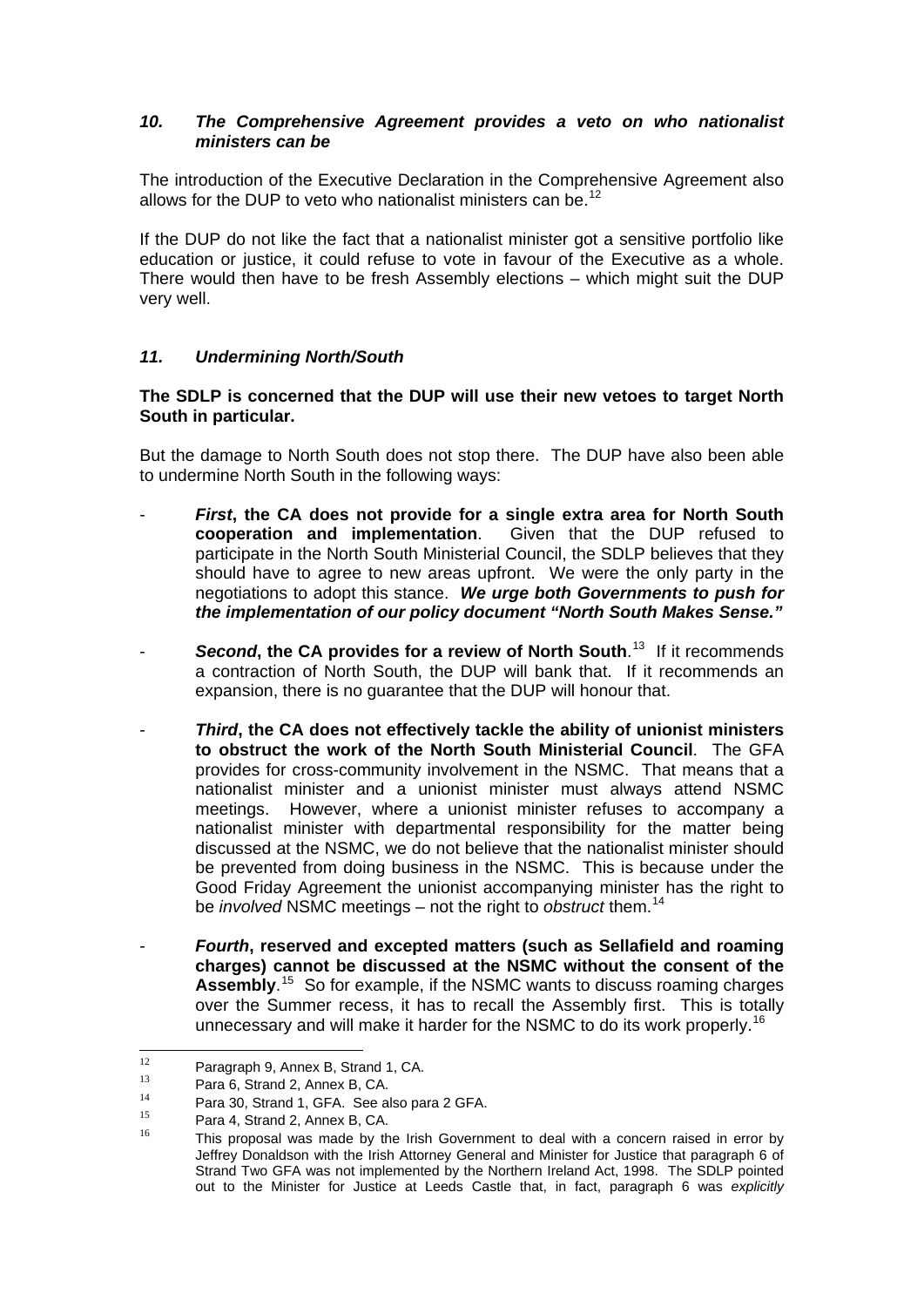The SDLP would also appreciate greater clarity on East West issues. For example we would be happy to see new areas of East West cooperation. We would also be happy to see groups of countries within the British Irish Council taking on work together.

## **THE SDLP'S BETTER WAY…**

The SDLP has a better way forward. During the review we made positive proposals on North South and for greater collectivity and accountability. Some involve changes to the Northern Ireland Act – but **all are consistent with the Good Friday Agreement.** 

We put these to the DUP – but they never responded. That proves that it is not efficiency that they are interested in but control.

#### *On collectivity, we proposed*:

- ¾ putting into legislation an obligation on the Executive to adopt a **Ministerial Code (**but we did not propose making it legally binding since it already had to be followed under the Pledge of Office and, by unilateral action of the Governments, by the IMC);
- ¾ Ensuring **early discussion of issues at the Executive** through the code.
- ¾ Empowering the committee on standards and privileges to **examine breaches of the Code**.
- ¾ Creating **Executive sub-committees** to ensure joined up working.
- ¾ Giving the Executive the **power to call persons and papers** to ensure that Ministers cannot withhold information.
- ¾ Obliging Ministers in statute to work in good faith to **comply with the Programme for Government**.
- ¾ Introducing a civil service code of ethics to **oblige each permanent secretary to notify the Executive secretariat** of any breach of an executive decision.
- ¾ Bringing **certain public appointments to the Executive** for approval, and notify other proposed appointments – which could then be challenged.
- ¾ Where any measure or proposal for legislation runs aground under the **special equality procedure**, the relevant Minister to bring it back to the Executive.

#### *We also proposed strengthening accountability and efficiency by* -

- ¾ ensuring that Ministers present their own **departmental spending plans** (postbudget) to the Assembly;
- $\triangleright$  proposing a new Committee on Departmental running costs;

-

implemented by s.52(9) of the Northern Ireland Act, 1998. The Irish Government did not contest this. But they proceeded with this defective proposal.